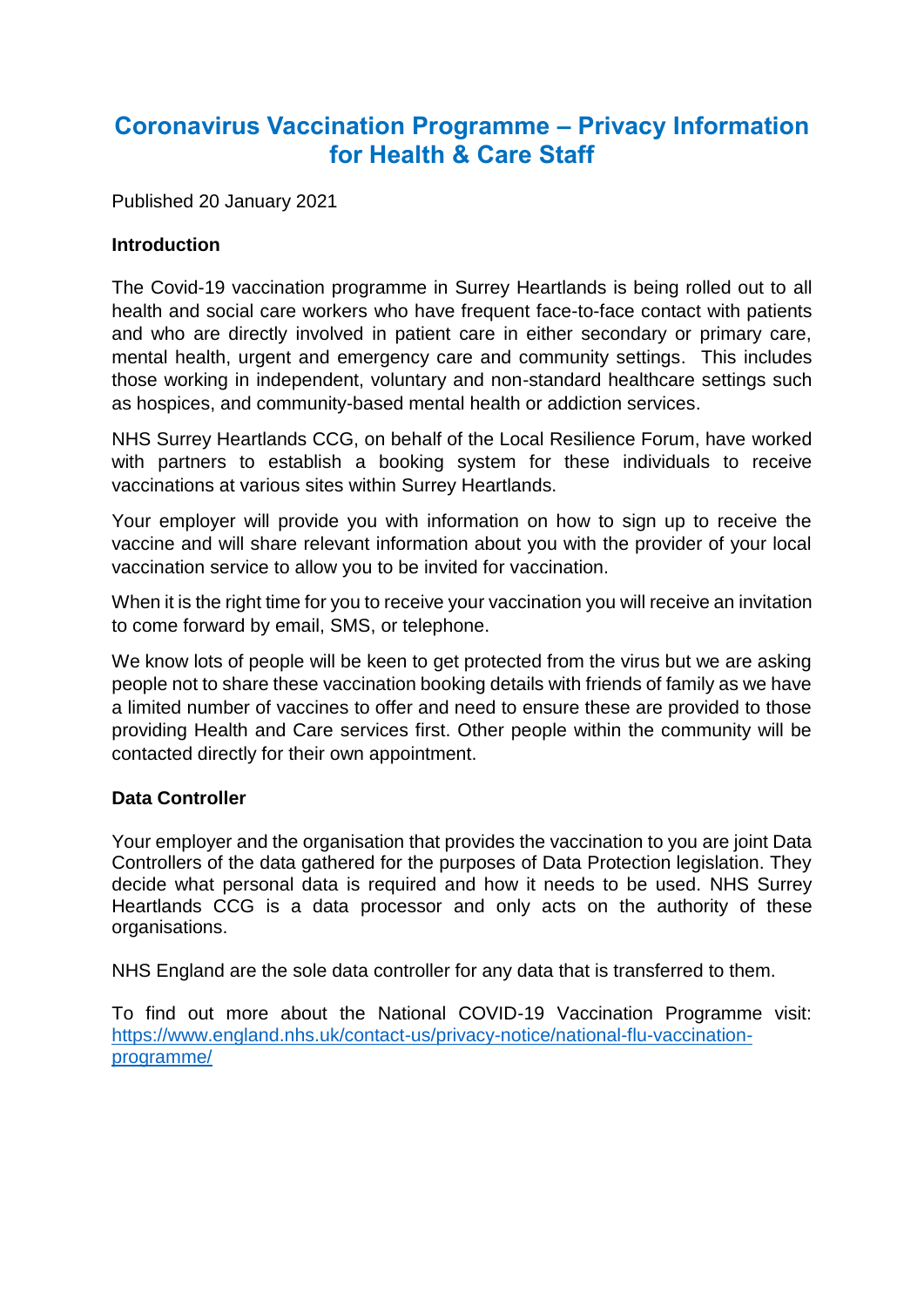## **What personal data we collect**

To make a booking for a vaccination the following data relating to you is required:

- **Title**
- First Name
- Last Name
- NHS Number
- Telephone Number
- Employer / Company Name
- Job Title
- Health Data (e.g. assessment of priority based on vulnerability)

Other information may also be gathered during the vaccination process including:

GP Practice Name

• Additional health data (e.g. details of allergies)

• Ethnicity

# **Purposes your information will be used for**

Your data will only be used for the following purposes:

- Arranging for you to receive COVID vaccination
- Providing you with a COVID vaccination
- Reporting of COVID vaccinations administered

### **What types of information we use**

To allow us to undertake the activities detailed above we will use different types of information, this includes:

- *Identifiable Personal Data* including*:* 
	- **o** *Personal Data* (for example your name, contact details, or date of birth)
	- **o** *Special Categories of Personal Data* (which includes data relating to ethnicity and data relating to physical health)
- *Non-Identifiable Personal Data* we could be asked by NHS England to provide summary information, but this will not include your personal details.

### **Data Processors and other recipients of your data**

Organisations who use your data and information on behalf of a Data Controller can only do so with clear instructions from them. They cannot use your data and information for any other purpose.

Any use of information that is not covered by the instructions from the Data Controller would be unlawful, unless the Data Controller agrees and provides written permission to do this.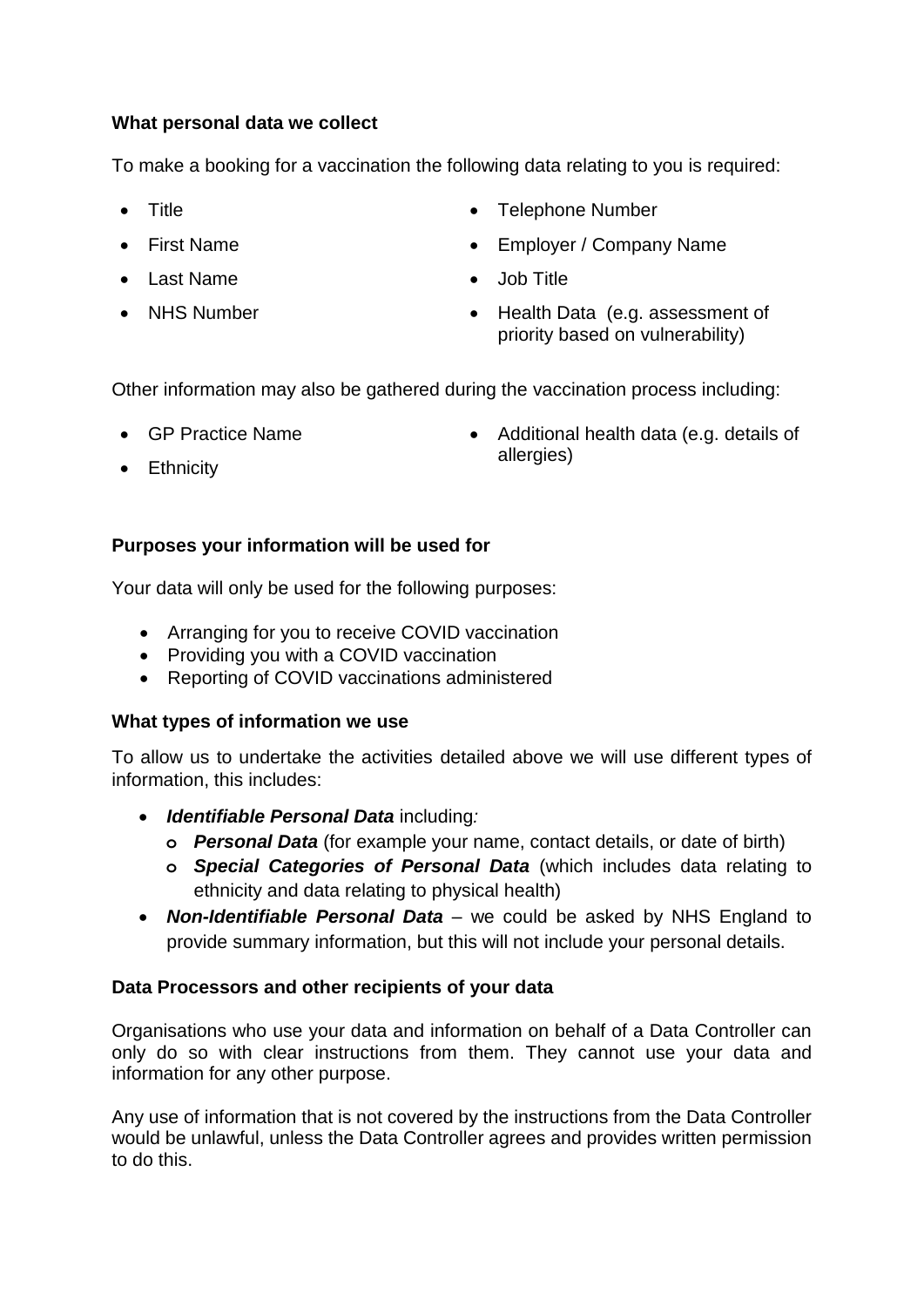



The Data Controllers have appointed Data Processors, as indicated below, to carry out these activities:

- Suppliers of the ICT systems used to gather data required to arrange for you to receive a vaccination
- Organisations involved in delivery of the vaccinations and management of waiting lists, including NHS Surrey Heartlands CCG

Other recipients of your data may include:

- The Department of Health and Social Care (DHSC)
- NHS England
- NHS Digital
- Your GP Practice

#### **Legal basis**

There is a lawful basis under data protection legislation for the processing of your data as the following apply:

- **GDPR Article 6(1)(e)** the processing is necessary for the performance of its official tasks carried out in the public interest in providing and managing a health service
- **GDPR Article 9(2)(h)** the processing is necessary for health purposes
- **GDPR Article 9(2)(i)** the processing is necessary for reasons of public interest in the area of public health
- **Data Protection Act 2018** Schedule 1, Part 1, (2) (2) (f) health or social care purposes
- **The Common Law Duty of Confidentiality** this requires that a duty of confidence is applied and that information provided should not be otherwise disclosed without the data subject's consent.

#### **Your rights under Data Protection Act 2018 and GDPR**

By law, you have a number of rights as a data subject, such as the right to access information held about you. This vaccination programme does not take away or reduce these rights, so you can still request, for example, copies of the information they hold about you from the organisations named in this notice.

If you are unhappy or wish to complain about how your information is used as part of this programme, you should contact the CCG in the first instance to resolve your issue – please see our [website](http://www.surreyheartlandsccg.nhs.uk/) for further information on how to do this.

However you are entitled to also contact the Information Commissioner's Office (ICO) if you have concerns about the way your information has been used and you can find their contact them by visiting their website [www.ico.org.uk](http://www.ico.org.uk/) or telephoning them on 0303 123 1113.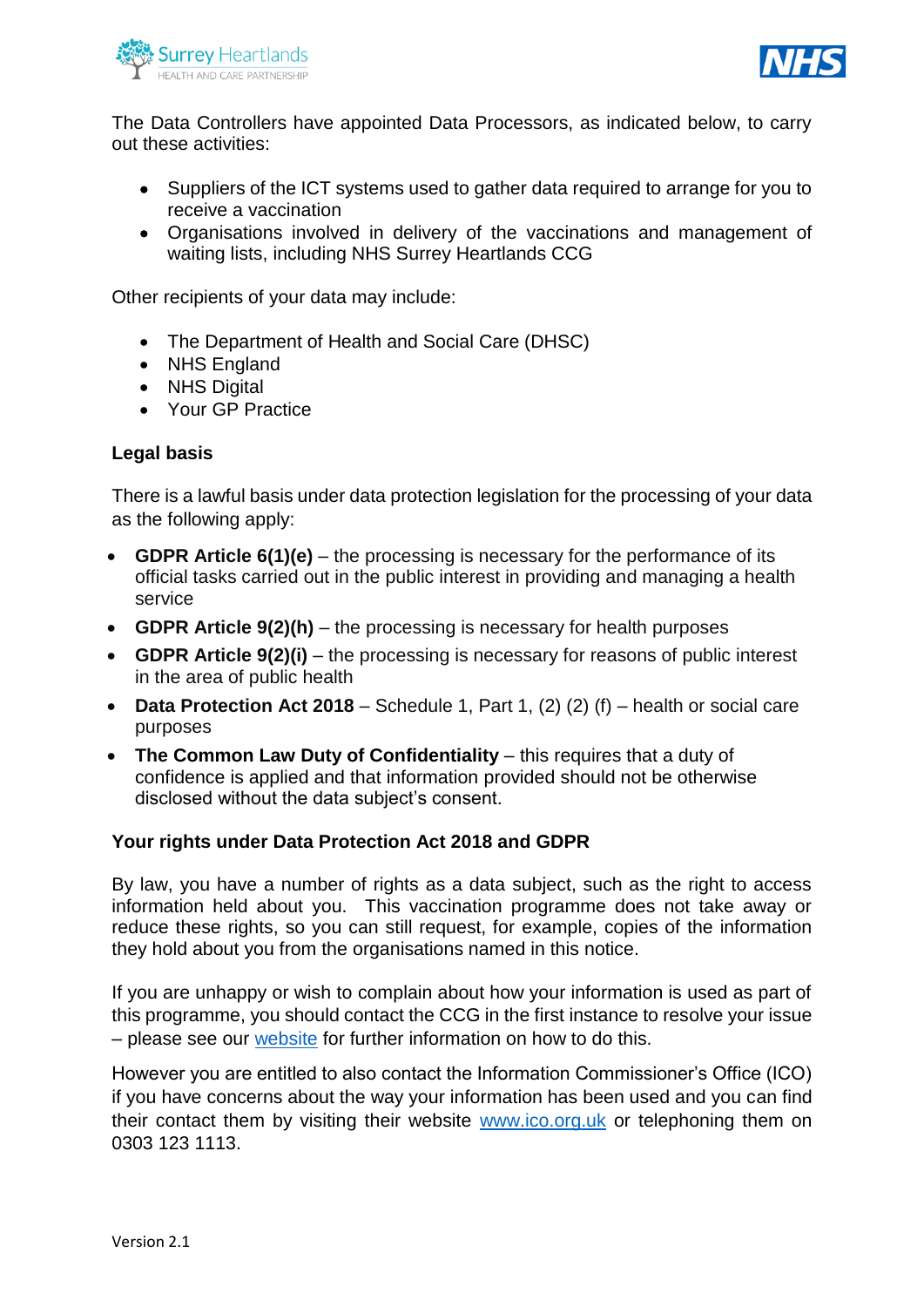



## **Retention and storage of your information**

The data controllers have instructed the CCG to hold records containing personal data for a limited amount of time and then securely destroys these when they are no longer required. The CCG are required to ensure that records are held in accordance with the guidance and retention schedules included within the [2016 Records Management](https://digital.nhs.uk/data-and-information/looking-after-information/data-security-and-information-governance/codes-of-practice-for-handling-information-in-health-and-care/records-management-code-of-practice-for-health-and-social-care-2016)  [Code of Practice](https://digital.nhs.uk/data-and-information/looking-after-information/data-security-and-information-governance/codes-of-practice-for-handling-information-in-health-and-care/records-management-code-of-practice-for-health-and-social-care-2016) for Health and Social Care or any successor guidance. Please see our [Records Management Policy](http://www.surreyheartlandsccg.nhs.uk/index.php?option=com_content&view=article&id=35&Itemid=211) for further information.

This means we will keep your personal information for no longer than is required and then it will either be returned to the data controllers or securely deleted.

Information that identifies you will be stored securely, and processed in the UK. Information that does not and cannot identify you may be stored and processed outside of the UK.

#### **Data Protection Officer**

Under data protection legislation the data controllers are required to have in place a Data Protection Officer (DPO) and it is their role to:

- Inform and advise the organisation and its employees about their obligations to comply with applicable data protection legislation;
- Support and monitor compliance with applicable data protection legislation;
- Be the first point of contact for individuals whose data is being processed.

Contact details for Data Protection Officers of organisations involved involved in vaccination programme can be found below:

- Your employer please refer to your organisation's core Privacy Notice
- NHS Surrey Heartlands CGG email [syheartlandsccg.informationgovernance@nhs.net](mailto:syheartlandsccg.informationgovernance@nhs.net)
- Central Surrey Health / CSH Surrey email [nelcsu.dpo@nhs.net](mailto:nelcsu.dpo@nhs.net)
- Royal Surrey Hospital email [rsc-tr.InformationGovernance@nhs.net](mailto:rsc-tr.InformationGovernance@nhs.net)
- Ashford & St. Peter's Hospitals email [asp-tr.IG@nhs.net](mailto:asp-tr.IG@nhs.net)
- Epsom and St. Helier Hospitals email [paul.kenny@nhs.net](mailto:paul.kenny@nhs.net)
- Surrey & Sussex Health Care email [sash.data.protection@nhs.net](mailto:sash.data.protection@nhs.net)
- GP Practices: East Surrey email [GP-IGEnquiries.scwcsu@nhs.net](mailto:GP-IGEnquiries.scwcsu@nhs.net)
- GP Practices: other areas email aispinksltd.surreyheartlandsdpo@nhs.net